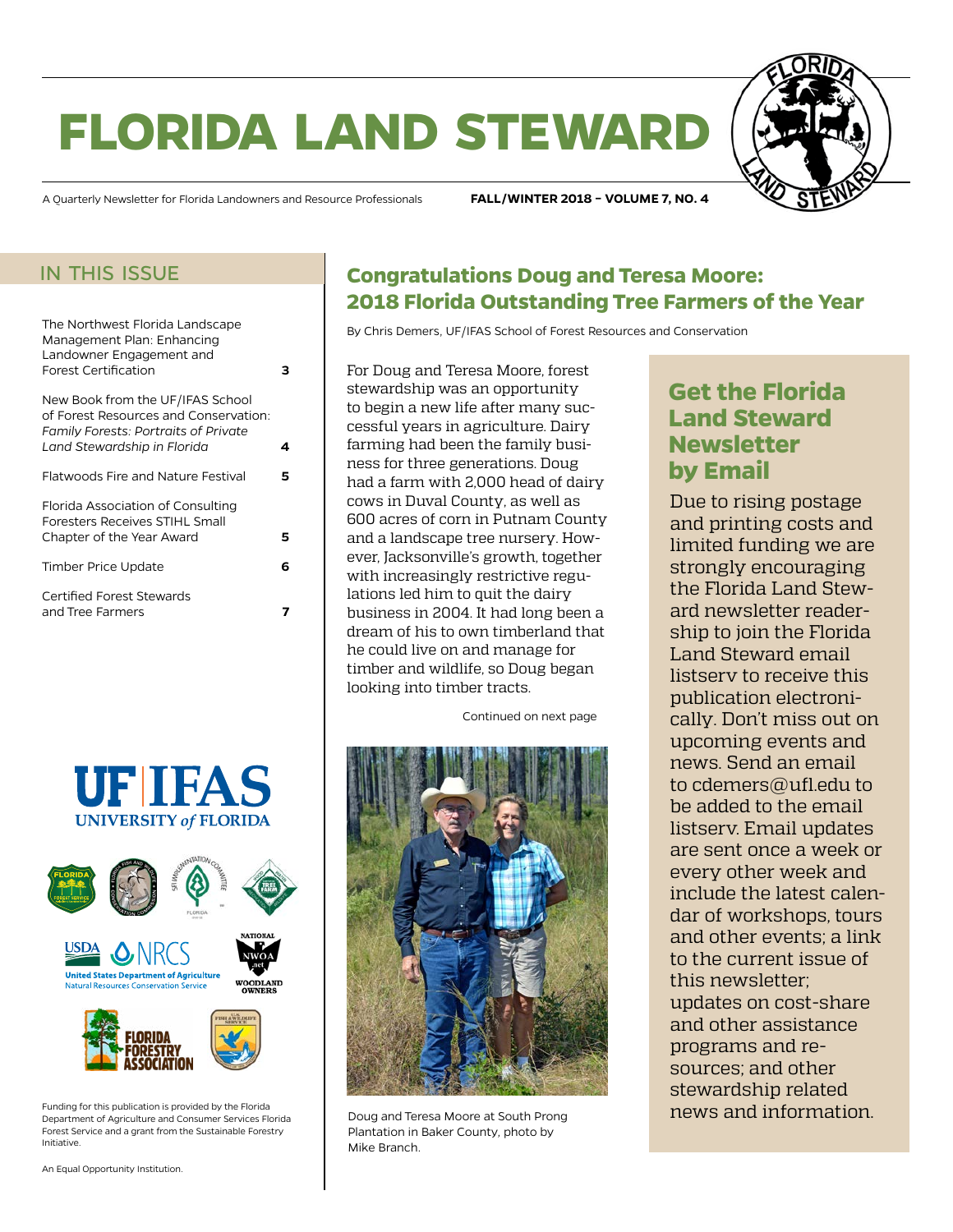Congratulations Doug and Teresa Moore: 2018 Florida Outstanding Tree Farmers of the Year....continued from previous page

#### **A True Working Forest**

South Prong Plantation encompasses over 2,400 acres of pine flatwoods, cypress swamps and hydric hammock that is home to a wide variety of wildlife. While Doug's primary objective is managing for high-quality wildlife habitat, the plantation also produces timber and is a great example of integrating intensive timber management and wildlife habitat management.

Doug's management objectives are a combination of timber income and recreation for the family. "I would like to set it aside for conservation so it would be used after I am gone for the same purpose as it is now," he says. "But I still want the family to be the managers, not the government."

#### **Outreach**

Doug also offers the property for use to the UF/IFAS Extension, Florida Fish and Wildlife Conservation Commission (FWC), and other partners for educational programs. He's an FWC certified Youth Hunt Master and leads youth hunts on the property. He also leads camping and merit badge programs with the Boy Scouts.

"I offer and encourage many organizations to visit my property, from hunters to the tree huggers," he says. "I think the more people understand that a working tree farm like mine can provide a renewable resource while enhancing wildlife and conservation for the future, the better the industry will be."

#### **"Plenty of Help Out There"**

With a background primarily in livestock management, Doug needed a bit of a primer on forestry and wildlife management when he got started. He found help through courses provided by the University of Florida's Cooperative Extension Service and the Florida Forest Service.

"When I purchased the property, I took every course offered by Extension to learn about wildlife management and forestry," Doug explains. "I took the Master Tree Farmer level 1 and 2, Master Wildlifer, Preparing for the Next Owner and other courses. I became a Certified Burn Manager, and I now have a business, Flatwoods Management LLC, in which I contract prescribed burning, timberland maintenance and wildlife management.

"With management planning and practice I've had assistance though the Forest Stewardship program, UF/IFAS Cooperative Extension Service, FWC, Florida Forest Service, National Wild Turkey Federation, my friend and consulting forester, Leonard Wood, and many others. There is plenty of help out there. I'm very surprised that more landowners do not take advantage of it."

**Congratulations Doug, Teresa and the whole family for being selected as the 2018 Florida Outstanding Tree Famers of the Year.**



Left: Doug is a certified prescribed burner. Prescribed fire is an important, and regularly used, management tool at South Prong Plantation. Right: Doug Moore in a recently planted stand of longleaf pines in the grass stage. Photos by Camila Guillen.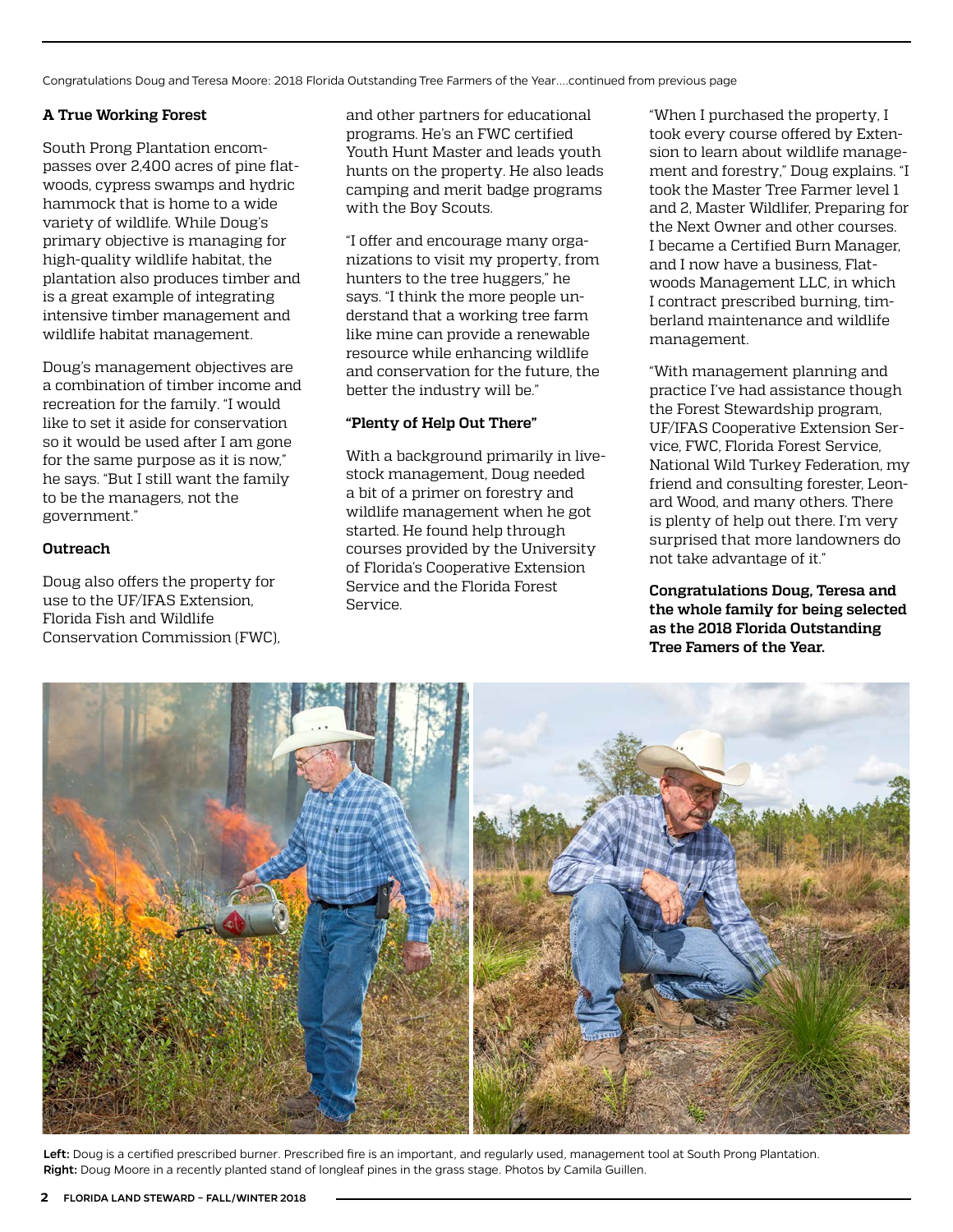## <span id="page-2-0"></span>**The Northwest Florida Landscape Management Plan: Enhancing Landowner Engagement and Forest Certification**

By Chris Demers, UF/IFAS School of Forest Resources and Conservation, and Laura Bosworth, American Forest Foundation

A forest management plan has long been one of the cornerstones in a forester's and landowners' relationship that ideally will result in active forest management. It lays out the road map for an individual to achieve their management goals and provides guidance for actions that a landowner should follow to achieve their forest objectives. That said, we are now rethinking the management plan. Management plans, while written to be very helpful, are time intensive to develop, and not always utilized by landowners. Recent research has shown that, for many landowners, it may not affect how they manage their land as much as the relationship with the forester or natural resource professional(s) assisting them. For some foresters and natural resource professionals this may not come as a surprise when they think about how their plans are being used. While the utility of management plans for the landowner is not always evident, they are still a required element for enrollment in a variety of tax, certification, cost share, and other programs. In some cases the management plan requirement has resulted in a slow certification process and limited opportunity for assistance beyond the plan. It may not be a stretch to say that the management plan requirement has been a barrier to program enrollment and involvement for some landowners.

The American Forest Foundation, along with partners in Alabama and Florida, have been working to innovate around these challenges. In 2017, a first-of-its-kind forest management plan – a landscape management plan – was launched to reduce barriers for family woodland owners, and to help coordinate and implement landscape-scale conservation priorities across small and family forest ownerships. This

new approach places more value on the forester- landowner relationship. The resulting product is a management tool that reflects how effective management assistance and active management occur.

#### **What is the Landscape Management Plan?**

The Landscape Management Plan (LMP) is a suite of silvicultural practices available for landowners across different forest types, guided by the landscape and landowner objectives in a region. The LMP content is designed to be a resource for foresters and interested landowners. The difference in this approach is the emphasis on the forester or natural resource professional being a more important resource than the plan itself. For the forester, the landowner's individual objectives and plan is viewed within the context of the landscape. Each recommendation connects back to the identified goals and objectives of the LMP. This oftentimes already happens at the property level, but the LMP clearly defines opportunities at a landscape level and provides foresters guidance and reference for recommendations.

The LMP is not designed to be a one-size-fits-all planning tool. While the LMP is designed to best serve the needs and desires of a defined area, it is adaptive and dynamic. Edits and additions can be added as situations change or new information becomes available.

#### **Why a Landscape Approach?**

Values like forest product production, wildlife habitat and conservation are important to both landowners and those planning landscape conservation strategies. This can help those serving forest landowners to align landscape conservation goals with landowner interests,

and to do so with transparency and through continuous engagement. Recent research on landownerforester interaction suggests it is the engagement with and technical advice from a professional that provides the motivation and support landowners need to act on the ground (Butler et al., 2014). A landscape approach reduces the time spent in the office by the forester developing management plans. Where the LMP is being used, foresters are reporting more time in the field assisting landowners because of the reduction in office time.

#### **Relationships are the Key**

The planning process remains critical to sustainable forest management. However, there is a need for a more efficient and cost-effective approach that reflects the interests and needs of family forest landowners, enhances the forester-landowner relationship and involves them in identifying and contributing to important landscape-scale conservation needs and opportunities.

#### **Landscape Plans in Action**

There are currently two areas utilizing the LMP. A pilot Landscape Management Plan (LMP) has been designed for use across 22 counties in northern Alabama and in 16 counties across the Florida Panhandle. These landscape plans reduce the management plan barrier to active management that many family forest landowners encounter in getting involved in forestry and conservation activities. The plans also streamline the American Tree Farm System (ATFS) certification process, maintain the credibility and standards required for ATFS certification, and provides landowners with the essential technical support

Continued on next page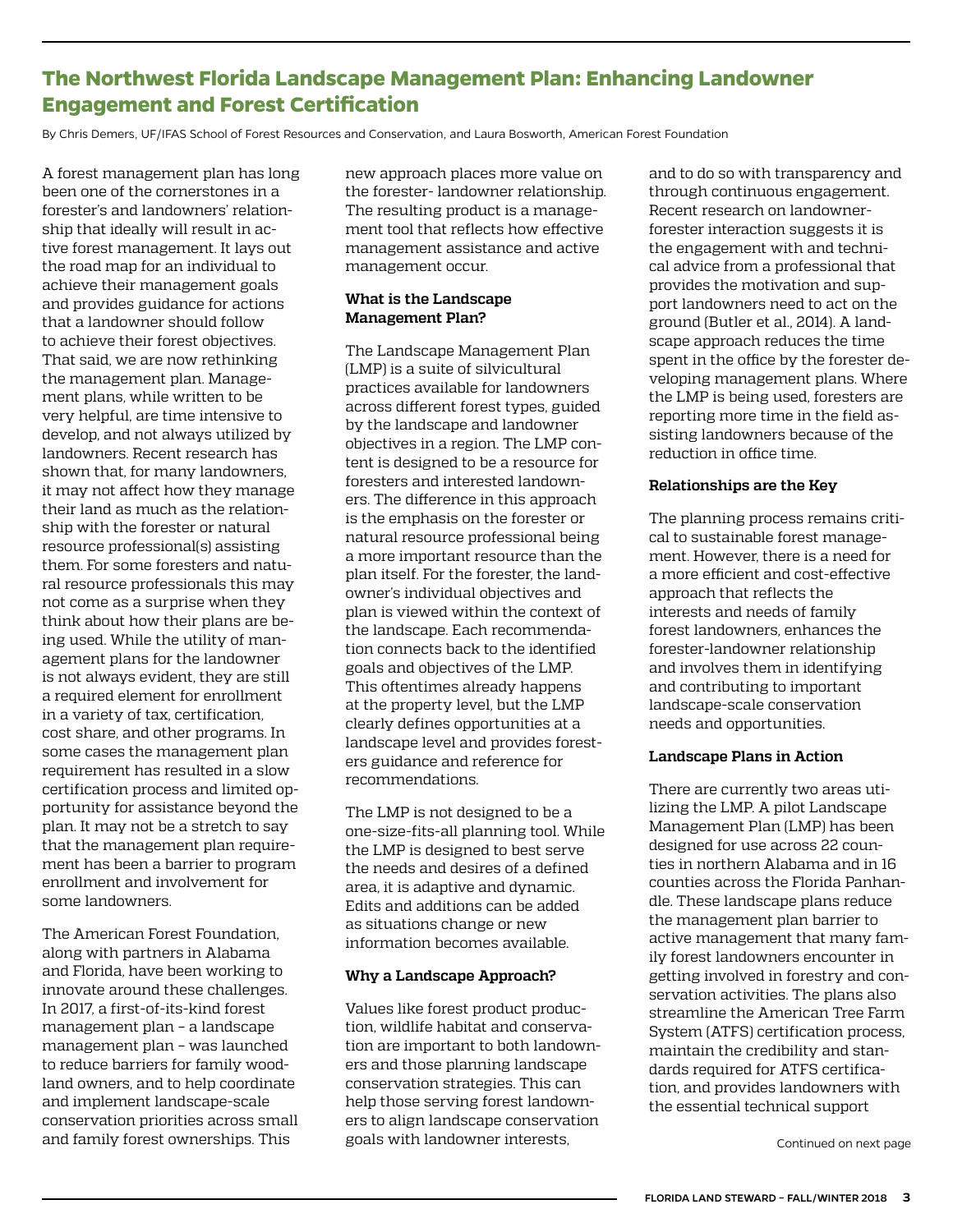<span id="page-3-0"></span>The Northwest Florida Landscape Management Plan: Enhancing Landowner Engagement and Forest Certification....continued from previous page

needed to implement long-term sustainable management. Specifically, these LMPs:

- Help create efficiencies in program enrollment, including certification, by providing an alternative option to an individual forest management plan. Landowners can choose to use the LMP in order to streamline the process, so they can get started on their land management and expedite program enrollment and certification.
- Look at management planning from the landscape level, taking into account the entire forest ecosystem and prioritizing conservation needs across a region; such as wildlife habitat, species biodiversity and the clean water supply. This helps pull together many family landowners' efforts within a larger landscape conservation context.

#### **Results Thus Far**

Since the fall of 2017 in the 38 counties where the Landscape Management Plan is offered, there has been a 310% increase in the number of Tree Farms certified, and a 540% increase in the acres certified in the ATFS. With the success of the LMP in two different landscapes, AFF is working to expand this effort to other regions within Alabama and Florida, and working with additional states to create similar landscape plans that apply to specific regions. AFF intends to have these in the field for landowners within the next couple years.

Stay tuned! We will keep you posted on these continuing efforts to streamline the forest management plan and certification process in the Florida Land Steward newsletter and email updates.

#### **Citation**

Brett J. Butler, Marla Markowski-Lindsay, Stephanie Snyder, Paul Catanzaro, David B. Kittredge, Kyle Andrejczyk, Brenton J. Dickinson, Derya Eryilmaz, Jaketon H. Hewes, Paula Randler, Donna Tadle, Michael A. Kilgore; Effectiveness of Landowner Assistance Activities: An Examination of the USDA Forest Service's Forest Stewardship Program, *Journal of Forestry*, Volume 112, Issue 2, 1 March 2014, Pages 187–197, [https://academic.oup.com/jof/](https://academic.oup.com/jof/article/112/2/187/4599598) [article/112/2/187/4599598](https://academic.oup.com/jof/article/112/2/187/4599598)

[https://www.forestfoundation.org/](https://www.forestfoundation.org/landscape-management-plan-pilot-results) [landscape-management-plan-pilot](https://www.forestfoundation.org/landscape-management-plan-pilot-results)[results](https://www.forestfoundation.org/landscape-management-plan-pilot-results)

# **New Book from the UF/IFAS School of Forest Resources and Conservation:**  *Family Forests: Portraits of Private Land Stewardship in Florida*



The Family Forests book, by Florida Forest Stewardship Program Manager, Chris Demers, is an attempt to put a face on the portion of Florida's forests that are in private ownership. Through the stories of nine forest landowners, the book

provides a snapshot about who owns and manages Florida's family forests, the range of management goals and objectives they have for their properties, the many benefits these lands provide the landowners and society, and some thoughts about what the future holds for them.

Another purpose of this book is to inspire and encourage private landowners to embrace a land stewardship ethic. If you or your family have just purchased a rural property for recreational or investment purposes and are new to the idea of land stewardship, this book will give you some information and ideas about what may be possible. Perhaps more importantly, it will reinforce the fact that there are many resources available, as well as a

robust network of foresters, natural resource professionals, advocates, and even other landowners who can guide and assist you in your land management efforts and challenges.

If you are a landowner who is already practicing a stewardship ethic and actively managing your property for environmental, economic, and social benefits, this compilation of experiences and resources will give you some renewed energy and encouragement to continue in your stewardship endeavors, and perhaps tap into ideas and resources that you have not yet considered.

**Family Forests is available for purchase, \$12.95 at the UF/IFAS Extension Bookstore, online at [http://ifasbooks.ifas.ufl.edu/](http://ifasbooks.ifas.ufl.edu/p-1433-family-forests.aspx) [p-1433-family-forests.aspx](http://ifasbooks.ifas.ufl.edu/p-1433-family-forests.aspx)**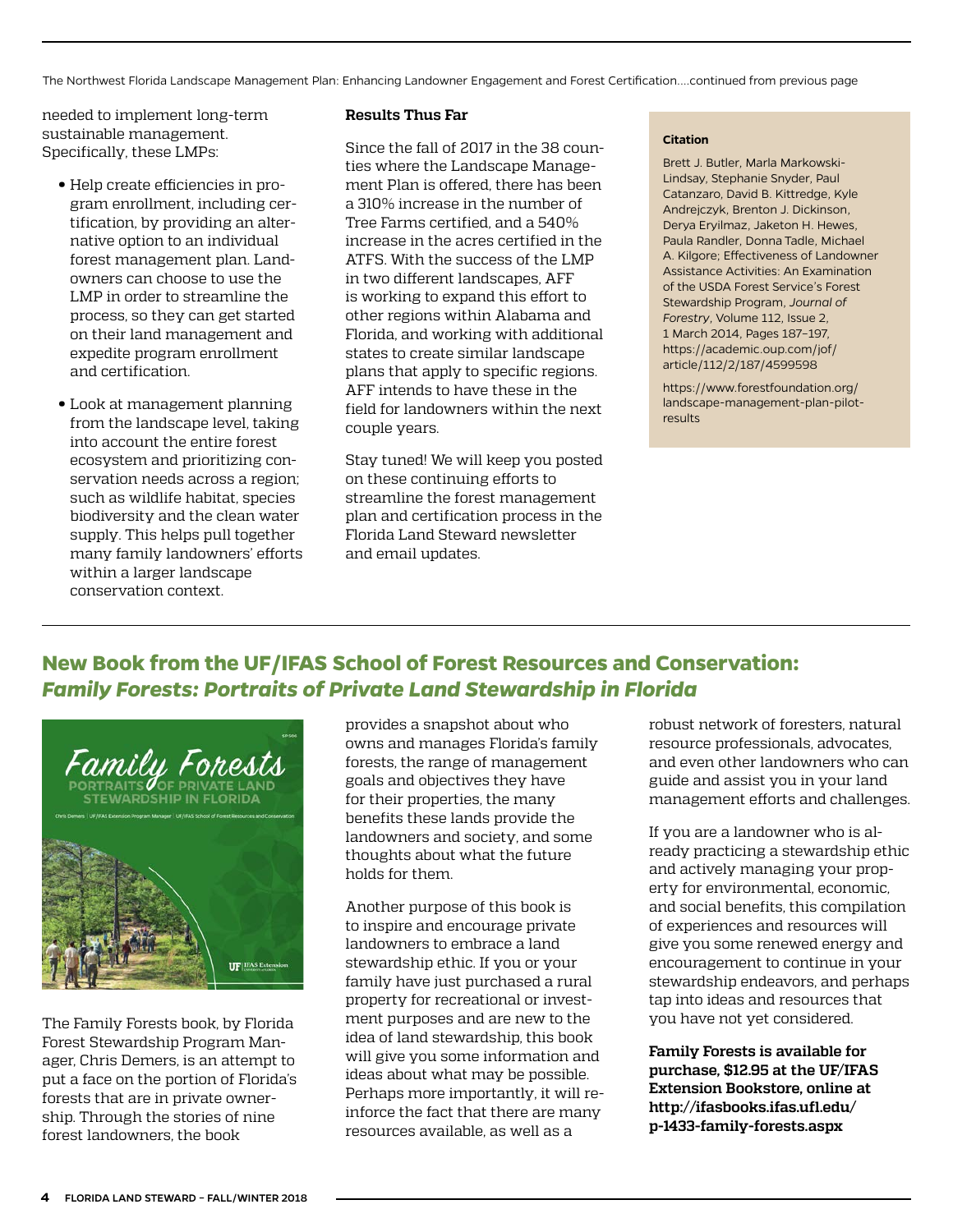# <span id="page-4-0"></span>**Flatwoods Fire and Nature Festival**

The UF/IFAS School of Forest Resources & Conservation, Florida Forest Service, Florida Fish and Wildlife Conservation Commission, USDA Natural Resources Conservation Service, Alachua Conservation Trust, St. Johns River Water Management District, and many other agencies and organizations are joining together to host the first Flatwoods Fire and Nature Festival. The event will be on January 26, 2019, 10 am to 3 pm at the University of Florida's Austin Cary Forest located off Waldo Road, about 6 miles north of Gainesville at 10625 NE Waldo Rd, Gainesville, FL 32609.

**Join us for a celebration of Florida's forests and the role of fire in maintaining and enhancing their beauty, diversity, and habitat value.** Activities include educational exhibits and activities, live animals, prescribed burn demonstrations, a visit from Burner Bob the bobwhite quail, food trucks, live music, and more! Questions about the Flatwoods Fire and Nature Festival can be directed to Chris Demers, (352) 846-2375, [cdemers@ufl.edu](mailto:cdemers%40ufl.edu?subject=)



# **Get Email Updates!**

Don't miss out on upcoming events and news! A lot happens between issues of this quarterly newsletter. Send an email to [cdemers@ufl.edu](mailto:cdemers@ufl.edu) to be added to the stewardship listsery. Updates are sent every week or two and include the latest calendar of workshops, tours and other events; a link to the current issue of this newsletter; updates on cost-share and other assistance programs and resources; and other stewardship related news and information.

# **Florida Association of Consulting Foresters Receives STIHL Small Chapter of the Year Award**

By Mark Milligan, Florida Chapter of the Association of Consulting Foresters

The Florida Chapter of the Association of Consulting Foresters was recently presented with the STIHL Small Chapter of the Year award for their wide-ranging activity supporting forestry as a profession and ACF as an organization. As documented in their detailed annual report, the Florida Chapter strongly encourages and facilitates continuing education not only for its own members, but also non-ACF foresters in the state. Several chapter members hold leadership positions on stateand national-level, forestry-related boards and committees, providing

specialized input for advancing the profession of consulting forestry. Additionally, the chapter pays it forward by donations to educational opportunities like the Florida Forestry Teachers Tour and Project Learning Tree.

Chapters are evaluated on their strength in membership and/or recruitment, focus on providing continuing education, outreach to other organizations (public, private and/ or political), outreach to landowners, and having short- and long-term chapter goals. The award amount of

\$500 is used by the winning chapters to further build programs to meet the above goals. "Our Florida members should be proud of their outstanding accomplishments this year and ACF is proud to partner with STIHL in recognizing their work," commented ACF President Jerry Tugwell at the award presentation. "We look forward to seeing how these chapters put this prize money to use in their annual reports next year!"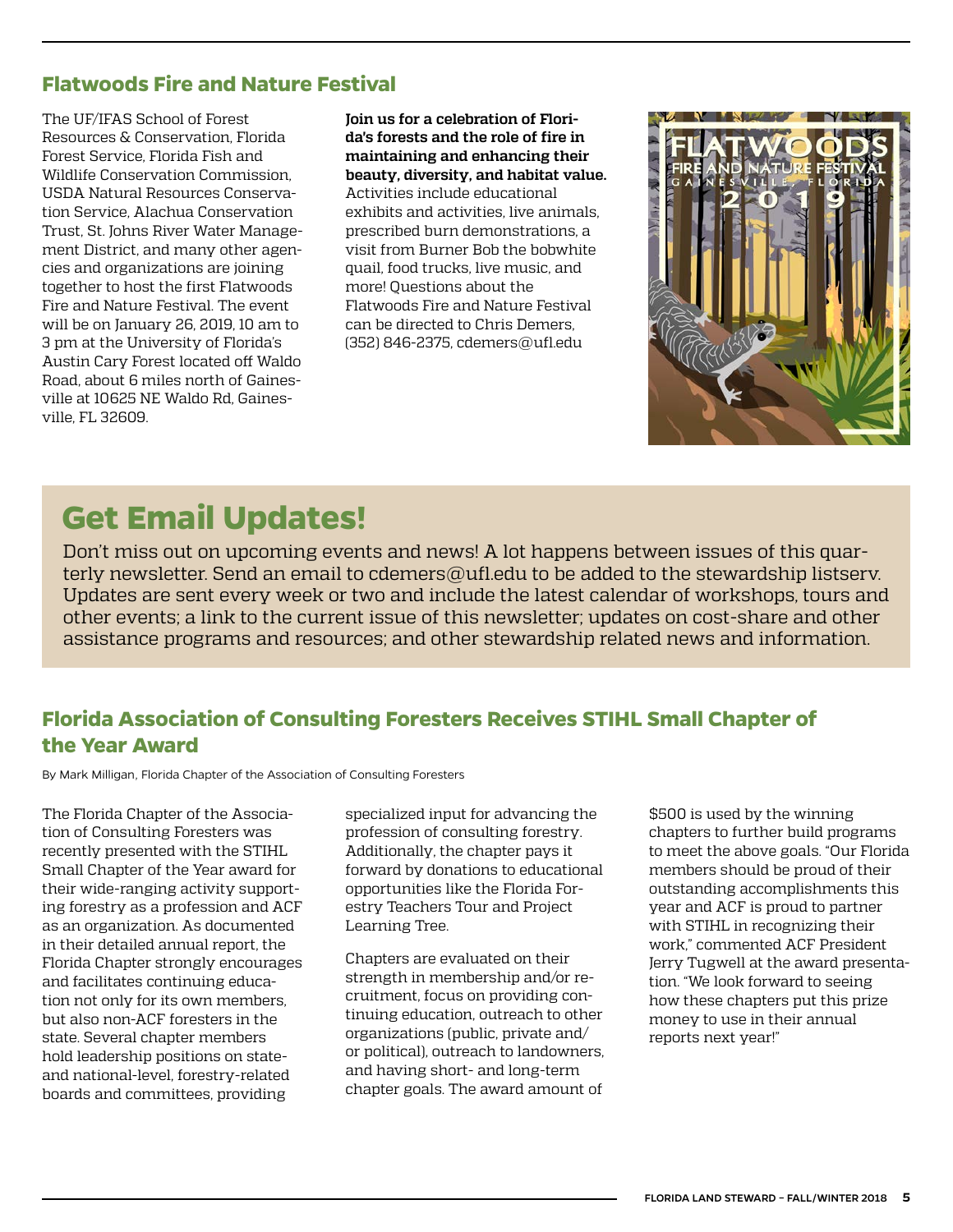# <span id="page-5-0"></span>**TIMBER PRICE UPDATE**

The timber pricing information below is useful for observing trends over time, but does not reflect current conditions at a particular location. Landowners considering a timber sale are advised to solicit the services of a consulting forester to obtain current local market conditions.

Average stumpage prices for the three major products in Florida, as reported in the **3rd Quarter 2018** Timber Mart-South report were:

#### **Florida Stumpage Prices**

**Pine pulpwood:** \$38/cord (\$14/ton), same as 2<sup>nd</sup> Qtr. 2018

**Pine C-N-S:** \$58/cord (\$22/ton), ↓ slightly

**Pine sawtimber:** \$80/cord (\$30/ton), ↑

### **Trend Report**

As with the last several quarterly reports, overall average forest product price trends remain steady. Florida's average pine sawtimber price of \$30/ton is again the highest in the Southern region, with the South-wide average price again at \$24/ton. Hurricane Michael devastated the central Panhandle region on October 10. As of this report, the estimated value of timber damage in Florida is \$1.3 billion, impacting nearly three million acres of forestland. We will continue to share information on available disaster recovery assistance on Florida Land Steward email updates as it becomes available. Send an email to Chris Demers, [cdemers@ufl.edu](mailto:cdemers%40ufl.edu?subject=) to be added to the distribution if you are not on it.



Timber Mart-South is compiled and produced at the Center for Forest Business, Warnell School of Forest Resources, University of Georgia, under contract with the Frank W. Norris Foundation, a non-profit corporation serving the forest products industry.See<http://www.tmart-south.com/>for information on subscriptions.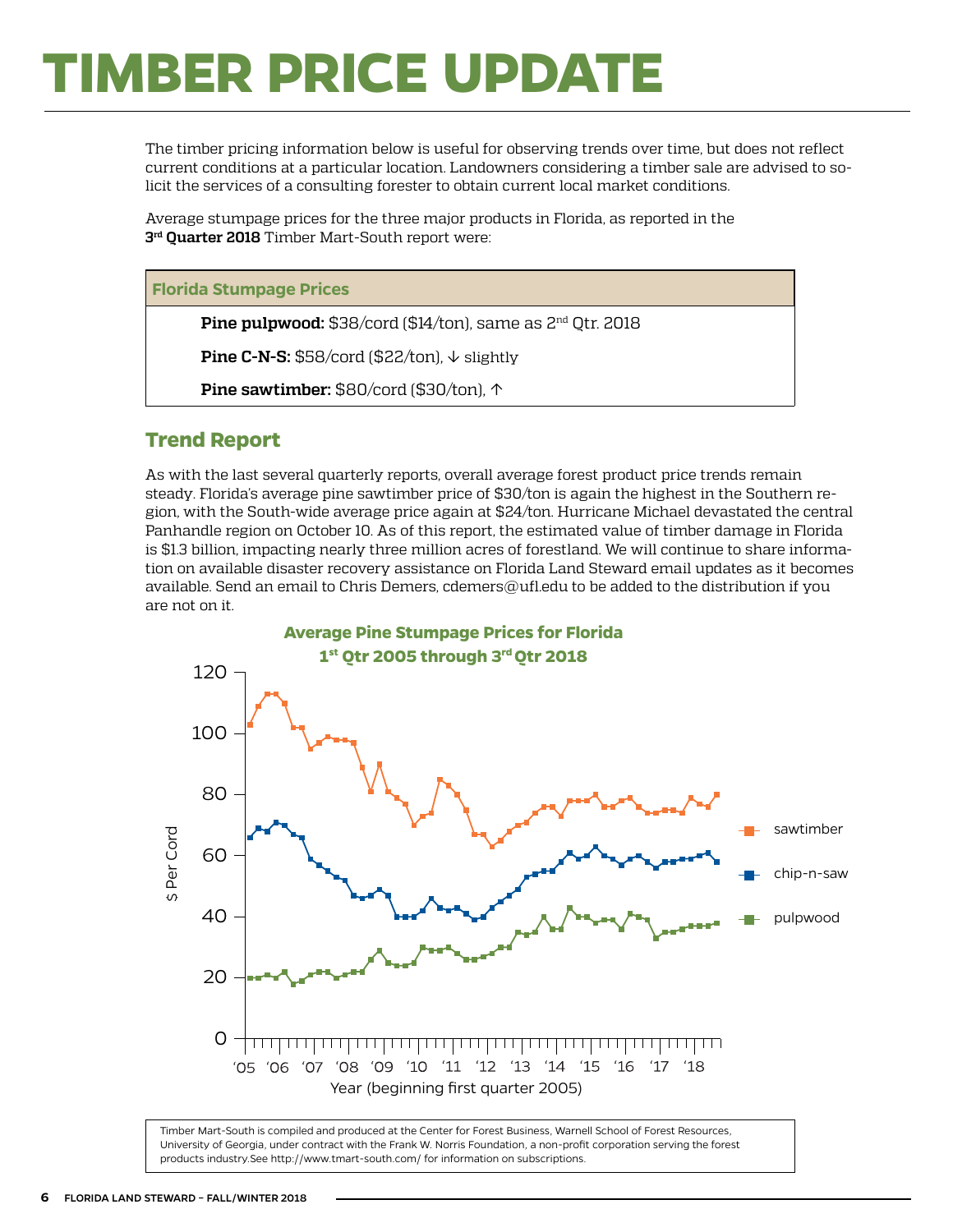# <span id="page-6-0"></span>**CONGRATULATIONS CERTIFIED FOREST STEWARDS AND TREE FARMERS**

For more information about becoming a Certified Forest Steward or Tree Farmer, contact your Florida Forest Service County Forester, consultant or learn about it at:

[https://www.](https://www.freshfromflorida.com/Divisions-Offices/Florida-Forest-Service/For-Landowners/Programs/Forest-Stewardship-Program) [freshfromflorida.com/](https://www.freshfromflorida.com/Divisions-Offices/Florida-Forest-Service/For-Landowners/Programs/Forest-Stewardship-Program) [Divisions-Offices/](https://www.freshfromflorida.com/Divisions-Offices/Florida-Forest-Service/For-Landowners/Programs/Forest-Stewardship-Program) [Florida-Forest-Service/](https://www.freshfromflorida.com/Divisions-Offices/Florida-Forest-Service/For-Landowners/Programs/Forest-Stewardship-Program) [For-Landowners/](https://www.freshfromflorida.com/Divisions-Offices/Florida-Forest-Service/For-Landowners/Programs/Forest-Stewardship-Program) [Programs/Forest-](https://www.freshfromflorida.com/Divisions-Offices/Florida-Forest-Service/For-Landowners/Programs/Forest-Stewardship-Program)[Stewardship-Program](https://www.freshfromflorida.com/Divisions-Offices/Florida-Forest-Service/For-Landowners/Programs/Forest-Stewardship-Program)

or

[http://floridaforest.org/](http://floridaforest.org/programs/florida-tree-farm/) [programs/](http://floridaforest.org/programs/florida-tree-farm/)

These landowners have achieved certification in the Tree Farm, Forest Stewardship, and/or Forces Forest Programs and demonstrate excellent stewardship of their land resources.



[florida-tree-farm/](http://floridaforest.org/programs/florida-tree-farm/) Billy and Marcia Boothe with David Findley (center), Gadsden County



Daniel Hightower (right) with Greg Barton, Marion County



David Pierce (right) with Cathy Hardin, Escambia County



David Pitts and Easton Walter with Cathy Hardin, Escambia County



Devin Simmons with Cathy Hardin, Escambia County



George and Karen Joseph, Walton County



Jeff Ishee with Cathy Hardin, Escambia County



John Jerrell, Santa Rosa County



Fred Capiluto and Doc Stonestreet of TnT Farms, with Matt Kennard (center), Volusia County